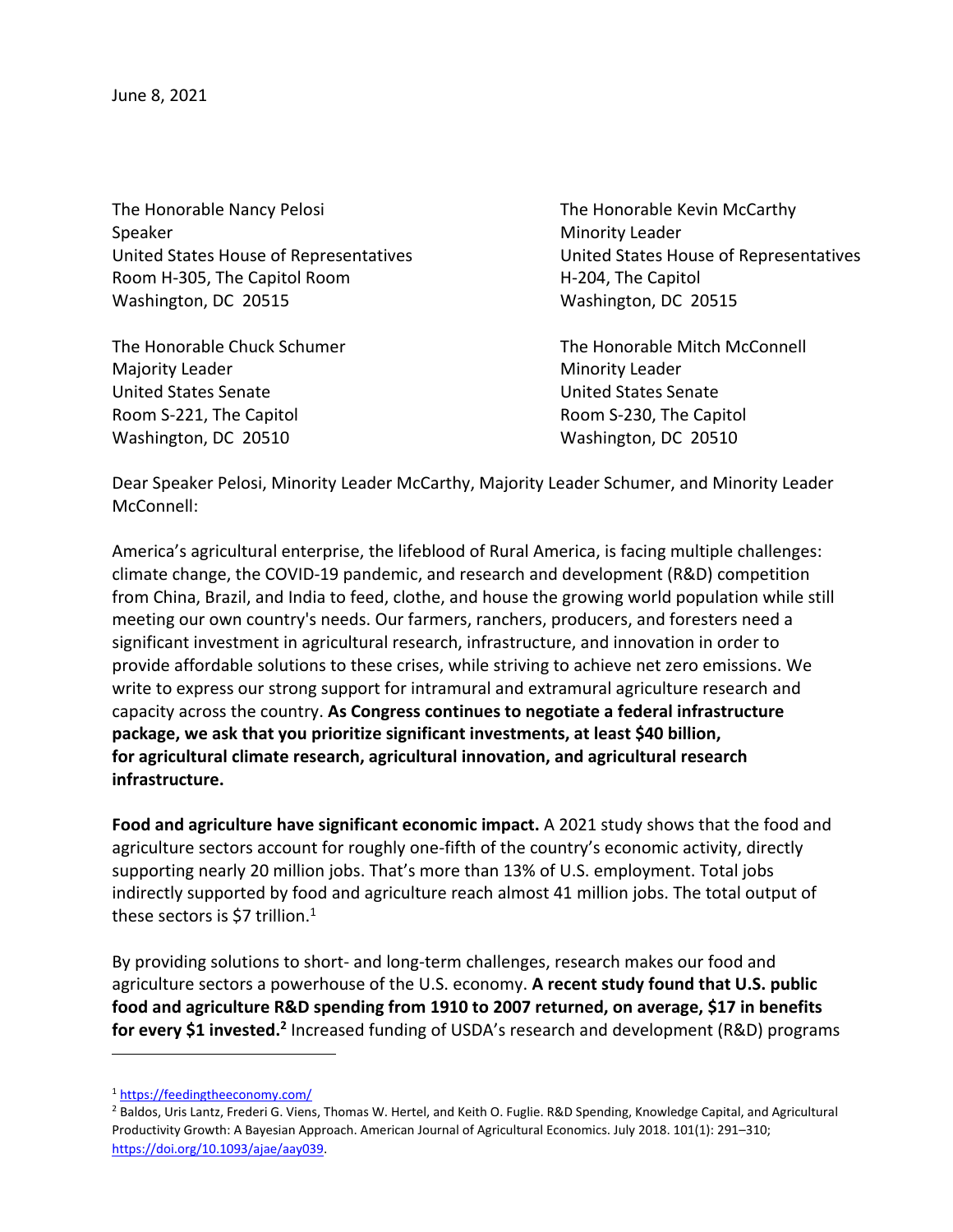will invest in our rural communities and give our farmers, ranchers, producers, and foresters the tools needed to improve resiliency and scale climate-smart agriculture. Without significant investments in climate-smart agriculture research and outreach, U.S. farmers and ranchers could face serious production challenges. **A recent study in the journal** *Climate* **found that average U.S. corn, soybean, and rice yields could fall by up to 23%, 15%, and 4%, respectively, by 2100.<sup>3</sup>**

Modern agricultural research and education facilities serve as the backbone of our nation's cutting-edge agricultural and food research enterprise. **The situation is dire, 69% of the buildings at U.S. colleges and schools of agriculture are at the end of their useful life.<sup>4</sup>** Strategic federal investment in agricultural research infrastructure would create hundreds of thousands of new jobs nationwide.

The federal share of overall R&D spending as a percentage of GDP is now at its lowest point since the 1950s, and food and agriculture lags even further behind most other Federal R&D areas. **Food and agricultural research funding at USDA has remained fairly flat over the last 50 years.<sup>5</sup>** In contrast, funding for other Federal research agencies has increased 10- to 20-fold during the same period. Additionally, other countries, including China, Brazil, and India, are investing heavily in agricultural R&D, while the U.S. has fallen behind.<sup>6</sup> We need to make these significant investments to win the R&D race and keep our family farms, and all the people they employ in rural America, in business.

This once in a generation opportunity to significantly fund food and agriculture research, innovation, and infrastructure is crucial for the United States to reclaim our global lead in food and agricultural science and rise to meet today's crises and those in the future. We look forward to working with you to make these investments a reality.

Sincerely,

Academy of Nutrition and Dietetics Agricultural & Applied Economics Association Agricultural Retailers Association American Association of Meat Processors American Association of Mycobacterial Diseases American Association of Veterinary Medical Colleges American Dairy Science Association American Farm Bureau Federation American Feed Industry Association American Institute of Biological Sciences American Malting Barley Association, Inc. American Mushroom Institute

<sup>3</sup> Peterson, Lillian K., 2019. "Impact of Climate Change on Twenty-First Century Crop Yields in the U.S." Climate 7(3).

<sup>4</sup> https://www.aplu.org/library/a-national-study-of-capital-infrastructure-at-colleges-and-schools-of-agriculture-an-update/file <sup>5</sup> [https://www.nsf.gov/statistics](https://www.nsf.gov/statistics/)

<sup>6</sup> Jahn, Molly. New solutions for a changing climate: The policy imperative for public investment in agriculture R&D. August 2020. [https://www.thechicagocouncil.org/sites/default/files/2020-12/report\\_new-solutions-for-changing-climate\\_0.pdf.](https://www.thechicagocouncil.org/sites/default/files/2020-12/report_new-solutions-for-changing-climate_0.pdf) Pages 1, 13.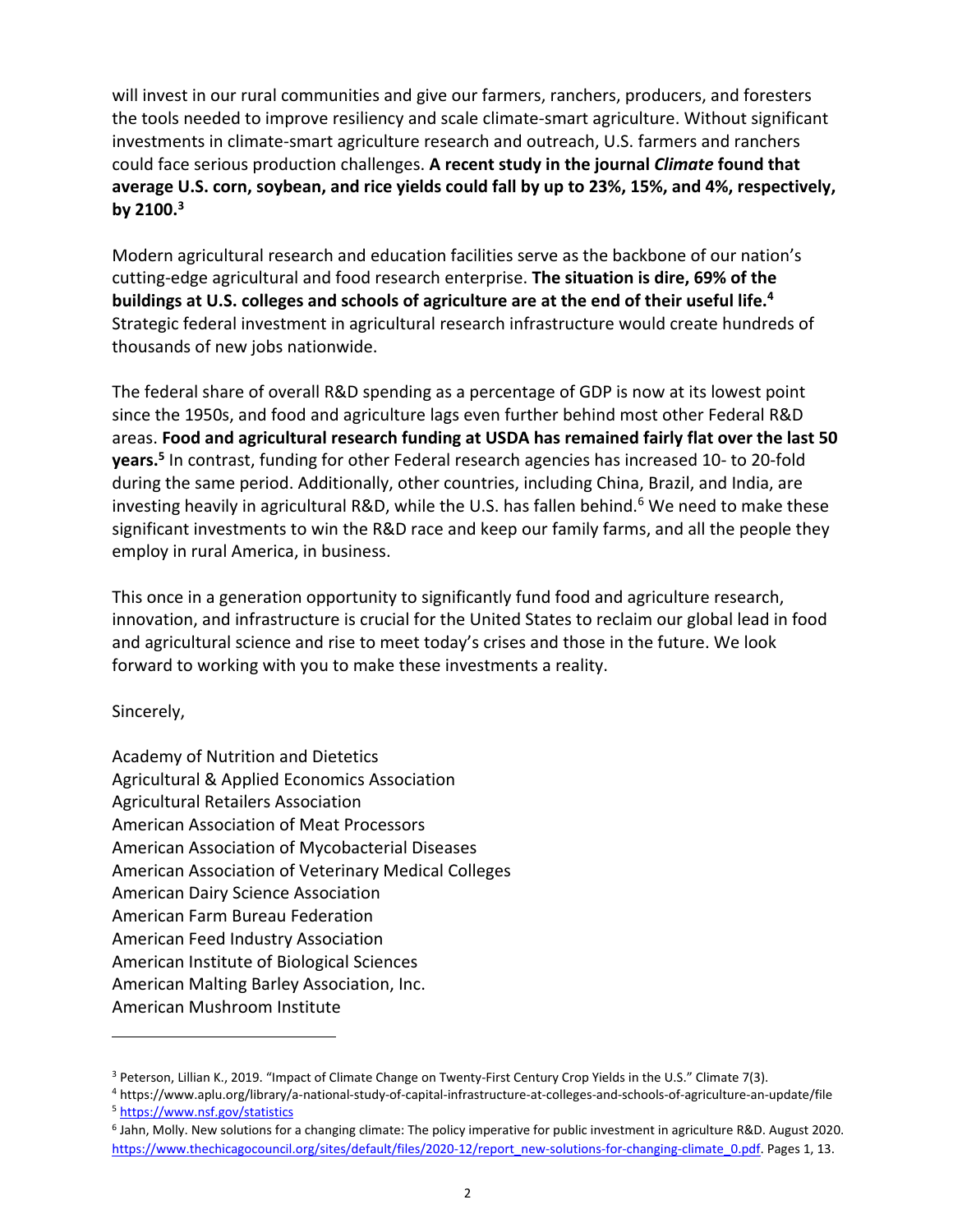American Phytopathological Society American Pulse Association American Seed Trade Association American Society for Horticultural Science American Society for Microbiology American Society of Agricultural and Biological Engineers American Society of Agronomy American Society of Animal Science American Society of Plant Biologists American Vanguard Corporation AmericanHort Animal Health Institute ASCC-ACNR (Land Grant Program) Associated Oregon Hazelnut Industry Association of 1890 Research Directors (ARD) Association of Northeast Extension Directors Association of Public and Land-grant Universities Biotechnology Innovation Organization California Polytechnic State University California State University, Chico Charles Valentine Riley Memorial Foundation Clif Bar & Company CoBank College of Agricultural, Consumer and Environmental Sciences, University of Illinois Urbana-Champaign College of Agriculture and Life Sciences, Cornell University College of Agriculture and Life Sciences, University of Arizona College of Agriculture and Natural Resources, University of Maryland, College Park College of Agriculture, Health and Natural Resources, University of Connecticut Colorado State University Consumer Federation of America Corteva Agriscience Council for Agricultural Science and Technology Crop Science Society of America CropLife America Deans Council Agriculture, Food & Veterinary Medicine (Canada) Donald Danforth Plant Science Center Entomological Society of America Eversole Associates Extension Committee on Organization and Policy Farm Journal Foundation FASS Florida Nursery, Growers and Landscape Association FMI - The Food Industry Association Idaho Nursery & Landscape Association Illinois Green Industry Association Indiana Nursery & Landscape Association Indiana Outdoor Management Association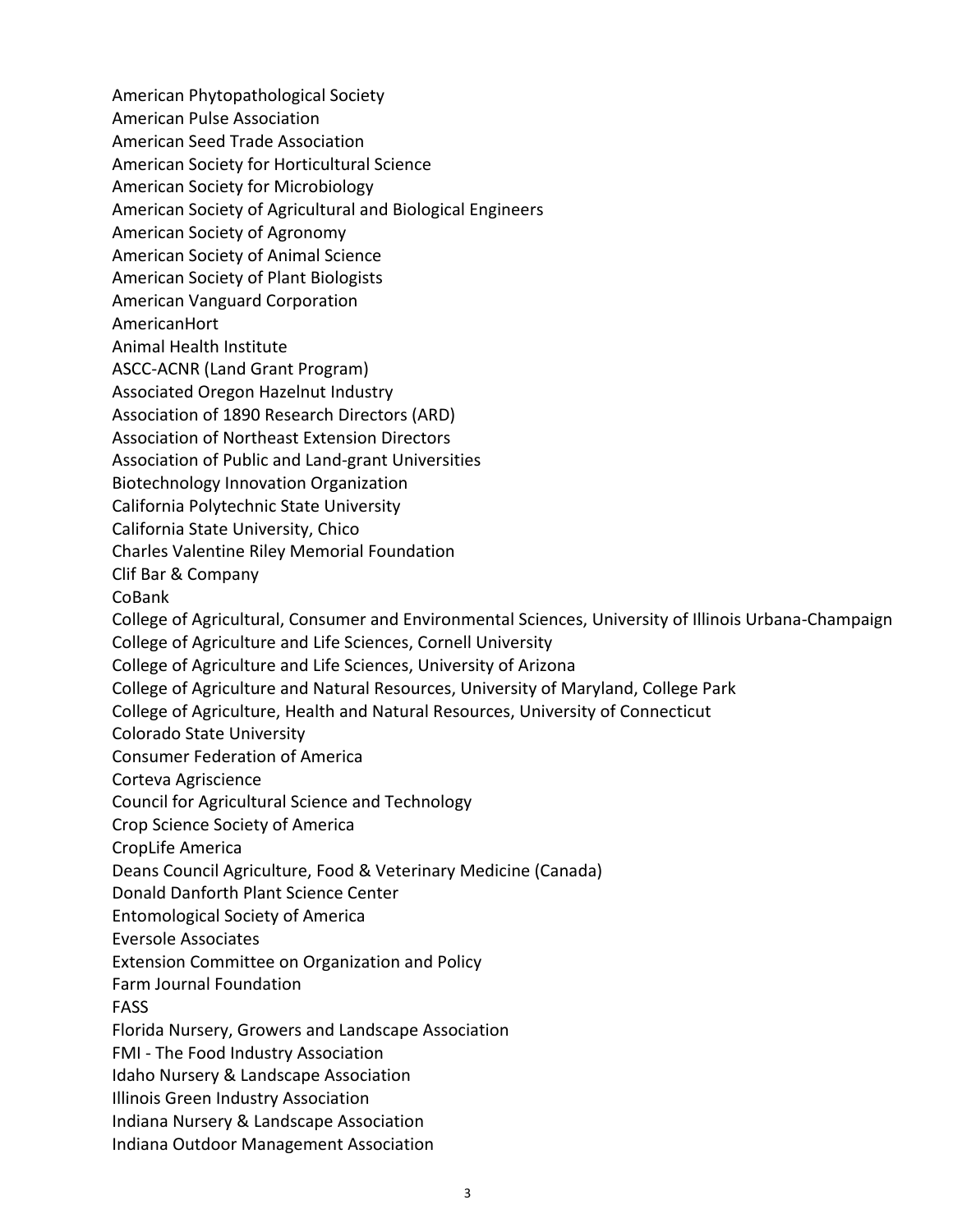Indigo Ag

- Institute of Food Technologists
- International Alliance for Phytobiomes Research
- International Wheat Genome Sequencing Consortium
- Kansas State University
- Maine Landscape & Nursery Association
- Michigan Nursery & Landscape Association
- Michigan State University, AgBioResearch
- Michigan State University, College of Agriculture and Natural Resources
- Montana State University
- Mycobacterial Diseases of Animals Multistate Initiative
- National Agriculture in the Classroom Organization
- National Association for the Advancement of Animal Science
- National Association of Federal Veterinarians
- National Association of State Departments of Agriculture
- National Barley Growers Association
- National Barley Improvement Committee
- National Bison Association
- National Coalition for Food and Agricultural Research
- National Farmers Union
- National Grange
- National Milk Producers Federation
- National Pork Producers Council
- National Sunflower Association
- National Sustainable Agriculture Coalition
- National Turkey Federation
- NC State University
- New Jersey Landscape Contractors Association
- Noble Research Institute, LLC
- North American Millers' Association
- North Carolina Agricultural and Technical State University
- North Central Cooperative Extension Association (NCCEA)
- North Central Regional Association of Agricultural Experiment Station Directors
- Northeastern Regional Association of State Agricultural Experiment Station Directors
- Ohio Landscape Association
- Oklahoma Farm Bureau
- Oklahoma State University
- Oregon Association of Nurseries
- Oregon Cattlemen's Association
- Oregon Dairy Farmers Association
- Oregon Farm Bureau Federation
- Oregon State University College of Agricultural Sciences
- Oregon Women for Agriculture
- Oregonians for Food & Shelter
- Organic Farming Research Foundation
- Penn State University
- Pennsylvania Landscape & Nursery Association